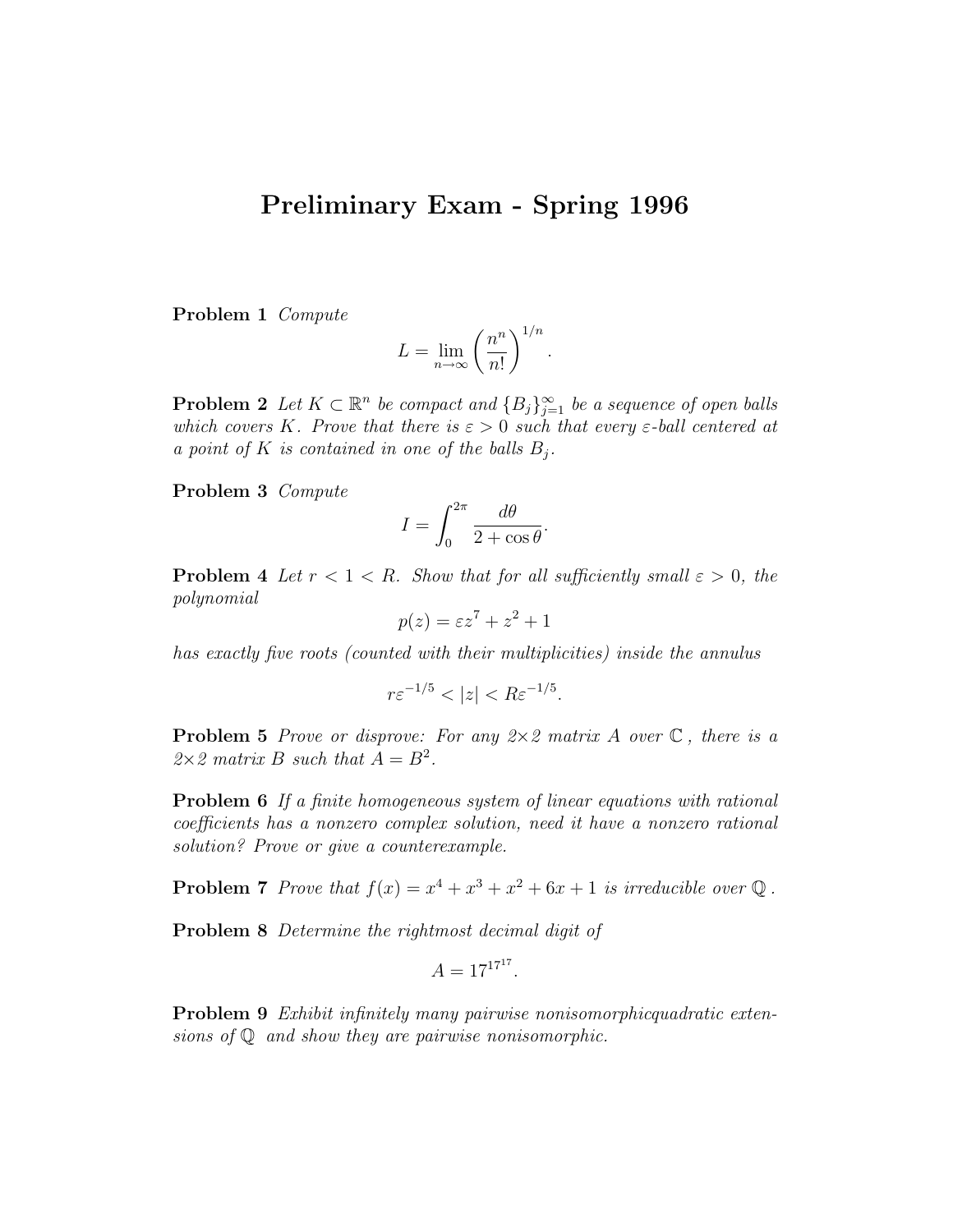Problem 10 *Show that a positive constant t can satisfy* 

$$
e^x > x^t \quad \text{for all} \quad x > 0
$$

if and only if  $t < e$ .

**Problem 11** Suppose  $\varphi$  is a  $C^1$  function on  $\mathbb R$  such that

$$
\varphi(x) \to a
$$
 and  $\varphi'(x) \to b$  as  $x \to \infty$ .

Prove or give a counterexample: b must be zero.

**Problem 12** Let  $M_{2\times 2}$  be the space of  $2\times 2$  matrices over  $\mathbb{R}$ , identified in the usual way with  $\mathbb{R}^4$ . Let the function F from  $M_{2\times 2}$  into  $M_{2\times 2}$  be defined by

$$
F(X) = X + X^2.
$$

Prove that the range of F contains a neighborhood of the origin.

**Problem 13** Let  $f = u + iv$  be analytic in a connected open set D, where u and v are real valued. Suppose there are real constants a, b and c such that  $a^2 + b^2 \neq 0$  and

$$
au + bv = c
$$

in D. Show that f is constant in D.

**Problem 14** Suppose  $f: [0, 1] \rightarrow \mathbb{C}$  is continuous. Show that

$$
g(z) = \int_0^1 f(t)e^{iz^2} dt
$$

defines a function g that is analytic everywhere in the complex plane.

**Problem 15** Suppose that A and B are real matrices such that  $A^t = A$ ,

$$
v^tAv\geqslant 0
$$

for all  $v \in \mathbb{R}^n$  and

$$
AB + BA = 0.
$$

Show that  $AB = BA = 0$  and give an example where neither A nor B is zero.